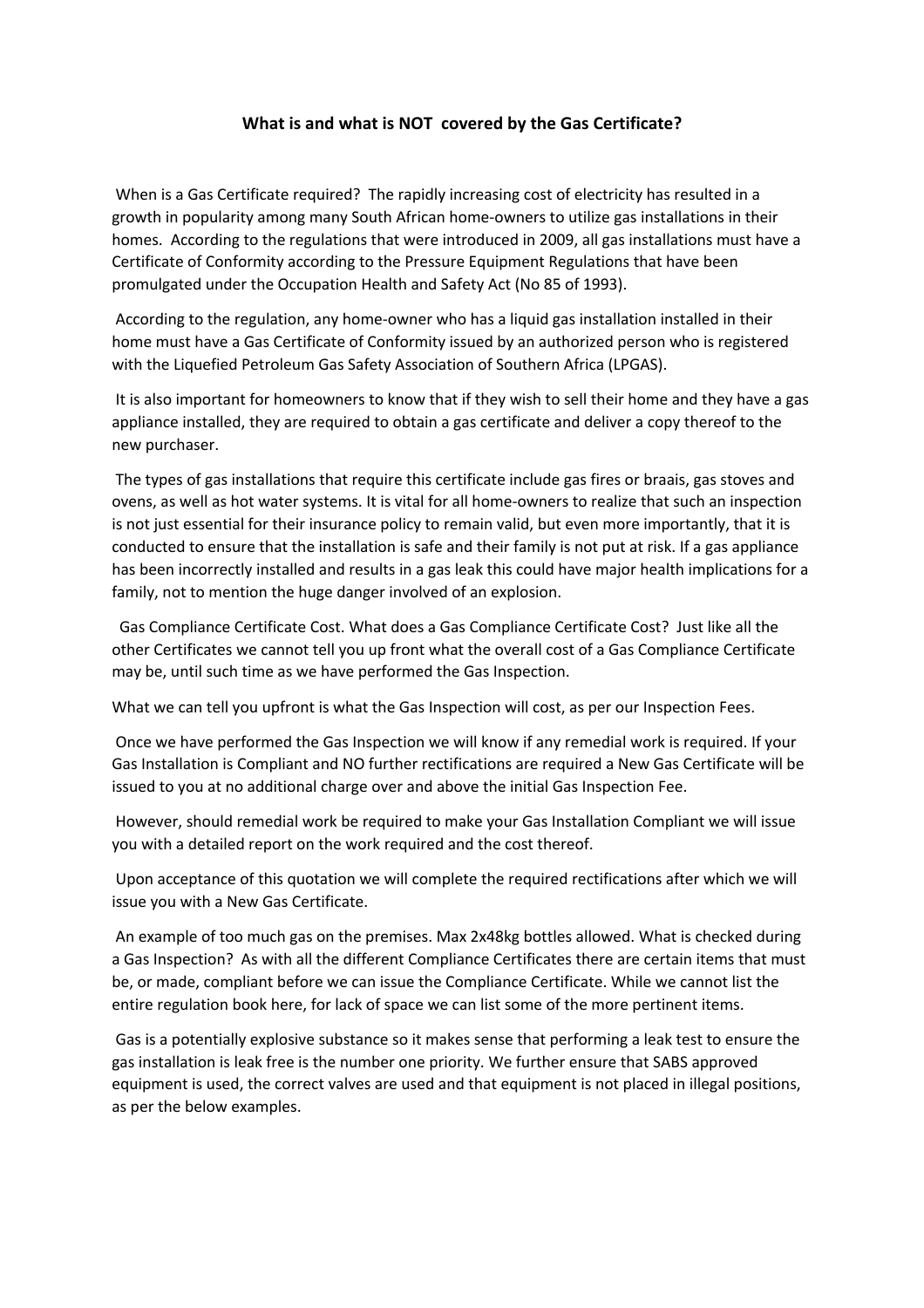Windows – gas bottles must be at least 1m from any window. Gully - gas bottles must be at least 2m from any gully. • Tap – if tap does not have a gully under it, the gas bottle can be right next to the tap. • Power point - gas bottles must be at least 5m from a power point. • Size of gas bottles outside – 2x 19kg max (from 1 November '14 2x 48kg will be allowed). • Size of gas bottle inside – 9 kg max, and if in a cupboard, it must have adequate ventilation. • Gas bottle next to braai or fire place is allowed if installed correctly.

 • No gas bottles permitted in a garage. • No switch socket outlets allowed under a gas hop or in the same compartment. • Gas bottle must be more than 1 meter sideways from doors and windows. • Gas bottle may not be less than 2 meters from drains and air vents. • Gas bottle may not be less than 3 meters below windows (unless a non-combustible roof is installed). • Gas bottle must be more than 1 meter from the property boundary wall (unless it is a fire wall). • Light bulbs cannot be less than 1.5 meters above a gas bottle.

Other gas installation rules: • Only class 1 or 2 copper pipes, or other approved gas piping, may be used (Note: This is not the same copper piping as used by plumbers). • Copper pipes going through a wall must be sleeved. • Approved flexible gas hose may not be more than two meters long and may not go through any partition (including wood, dry wall, cupboard wall etc.).

LPGAS provides the following useful tips regarding gas safety: • Always use a registered gas installer. • Always use a qualified gas dealer. • Always use a verified and tested gas product. • Always check the seal on a gas cylinder matches the brand of the cylinder. • Always check gas appliances before use.

Gas quantities not included in the Gas Certificate. What is NOT covered by the Gas Certificate? As with all the Compliance Certificates there are limits as to what we and the seller are responsible for in order for a Compliance Certificate to be issued.

We are limited to whatever regulations are in place at the time of the inspection. It is important to note that there is a big difference in issuing a Compliance Certificate and "servicing, upgrading or restoring" a Gas Installation. (Similar to roadworthy versus servicing or restoring a car.)

The primary concern of the Gas Compliance Certificate is SAFETY. We are not concerned with noncompliance issues such as: • Portable, temporary Gas Appliances, such as portable BBQ's, Patio Heaters, internal heaters are not covered. These items are normally not included in the sale of the property and will be removed from the premises by the seller. • We do not replace Gas Cylinders simply because they don't look brand new. • We do not re-fill Gas Bottles. • We do not relocate Gas Bottles to an aesthetically more pleasing position, if where they are situated is a legal position we leave them there. • We do not install larger Gas Bottles, but we may remove or install smaller bottles if the maximum permissible volume is exceeded. • The inspection is limited to the Gas Installation only; the Gas Certificate does not cover the actual Gas Appliances, stove, heater, braai, hop, geyser etc.

The legal aspects of the Gas Certificate. The legal requirements of the Gas Certificate. Pressure Equipment Regulations were also promulgated under the Occupational Health and Safety Act (effective October 2009), which brought gas appliances installed in properties more or less in line with electrical installations.